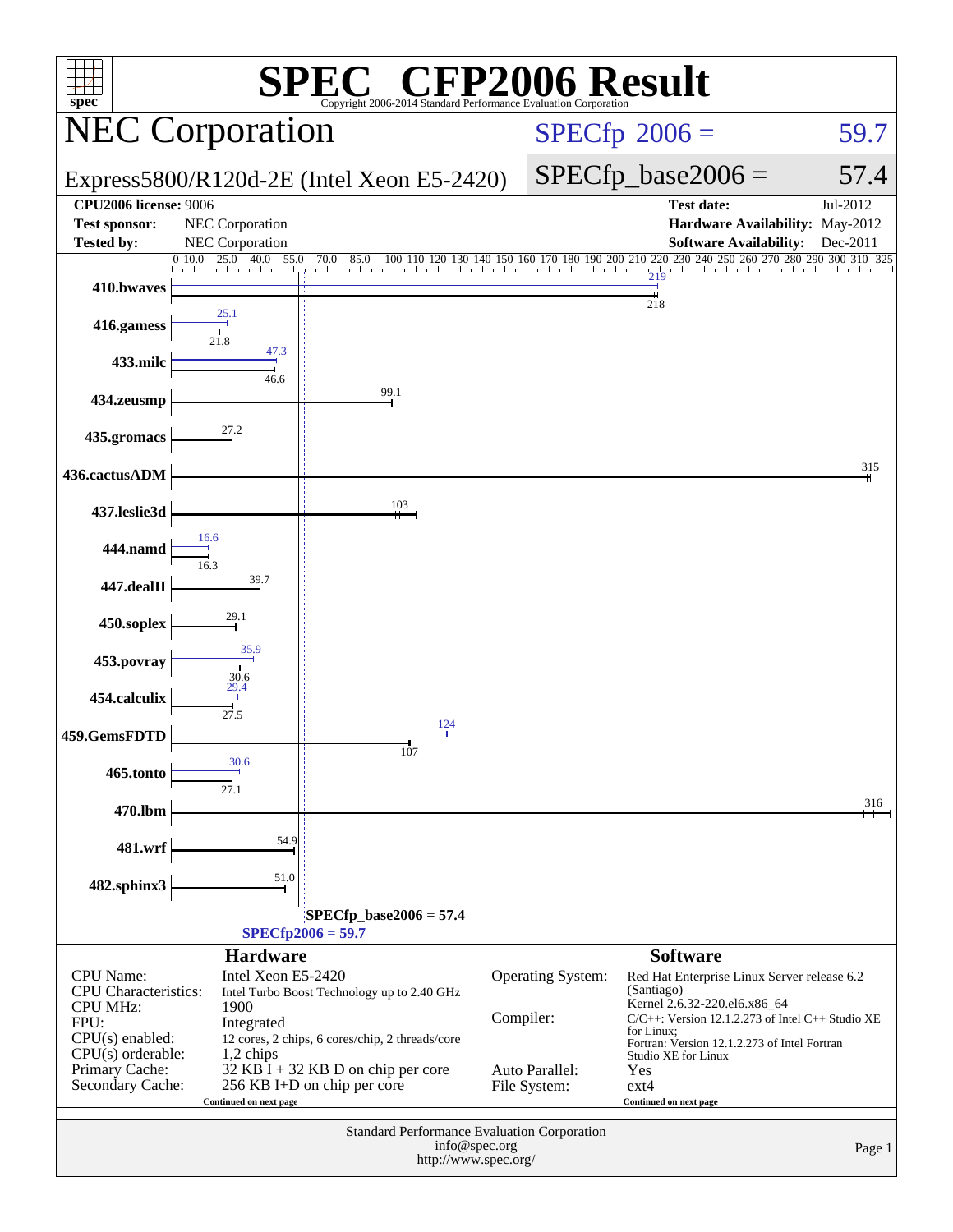

## NEC Corporation

#### $SPECfp2006 = 59.7$  $SPECfp2006 = 59.7$

Express5800/R120d-2E (Intel Xeon E5-2420)

 $SPECfp\_base2006 = 57.4$ 

| <b>CPU2006 license: 9006</b>                                               |                                                                                                                                                       |                                                                                    | <b>Test date:</b><br>$Jul-2012$                               |
|----------------------------------------------------------------------------|-------------------------------------------------------------------------------------------------------------------------------------------------------|------------------------------------------------------------------------------------|---------------------------------------------------------------|
| <b>Test sponsor:</b>                                                       | NEC Corporation                                                                                                                                       |                                                                                    | <b>Hardware Availability: May-2012</b>                        |
| <b>Tested by:</b>                                                          | <b>NEC</b> Corporation                                                                                                                                |                                                                                    | <b>Software Availability:</b><br>Dec-2011                     |
| L3 Cache:<br>Other Cache:<br>Memory:<br>Disk Subsystem:<br>Other Hardware: | 15 MB I+D on chip per chip<br>None<br>96 GB (12 x 8 GB 2Rx4 PC3L-12800R-11, ECC,<br>running at 1333 MHz and CL9)<br>1 x 250 GB SATA, 7200 RPM<br>None | <b>System State:</b><br><b>Base Pointers:</b><br>Peak Pointers:<br>Other Software: | Run level 3 (multi-user)<br>$64$ -bit<br>$32/64$ -bit<br>None |

#### **[Results Table](http://www.spec.org/auto/cpu2006/Docs/result-fields.html#ResultsTable)**

|                        | <b>Base</b>    |       |                |       |                | <b>Peak</b> |                |              |                |              |                |              |
|------------------------|----------------|-------|----------------|-------|----------------|-------------|----------------|--------------|----------------|--------------|----------------|--------------|
| <b>Benchmark</b>       | <b>Seconds</b> | Ratio | <b>Seconds</b> | Ratio | <b>Seconds</b> | Ratio       | <b>Seconds</b> | <b>Ratio</b> | <b>Seconds</b> | <b>Ratio</b> | <b>Seconds</b> | <b>Ratio</b> |
| 410.bwayes             | 62.5           | 218   | 62.1           | 219   | 62.3           | 218         | 62.1           | 219          | 62.3           | 218          | 62.1           | 219          |
| $416$ .gamess          | 899            | 21.8  | 905            | 21.6  | 900            | 21.8        | 779            | 25.1         | 780            | 25.1         | 780            | 25.1         |
| $433$ .milc            | 197            | 46.6  | 197            | 46.6  | 197            | 46.6        | 195            | 47.1         | 194            | 47.3         | <u>194</u>     | 47.3         |
| $434$ . zeusmp         | 91.7           | 99.3  | 92.1           | 98.9  | 91.9           | 99.1        | 91.7           | 99.3         | 92.1           | 98.9         | 91.9           | 99.1         |
| 435.gromacs            | 262            | 27.2  | 262            | 27.2  | 263            | 27.2        | 262            | 27.2         | 262            | 27.2         | 263            | 27.2         |
| 436.cactusADM          | 37.9           | 315   | 38.1           | 313   | 37.9           | 315         | 37.9           | 315          | 38.1           | 313          | 37.9           | 315          |
| 437.leslie3d           | 93.3           | 101   | 91.5           | 103   | 85.3           | 110         | 93.3           | 101          | 91.5           | 103          | 85.3           | 110          |
| 444.namd               | 491            | 16.3  | <u>491</u>     | 16.3  | 491            | 16.3        | 483            | 16.6         | 483            | 16.6         | 483            | <b>16.6</b>  |
| $ 447 \text{.}$ dealII | 288            | 39.7  | 288            | 39.8  | 288            | 39.7        | 288            | 39.7         | 288            | 39.8         | 288            | 39.7         |
| 450.soplex             | 286            | 29.2  | 292            | 28.5  | 286            | 29.1        | 286            | 29.2         | 292            | 28.5         | 286            | 29.1         |
| 453.povray             | 173            | 30.8  | 174            | 30.6  | 174            | 30.6        | 148            | 35.8         | 145            | 36.6         | 148            | 35.9         |
| 454.calculix           | 299            | 27.6  | 300            | 27.5  | 301            | 27.4        | 280            | 29.4         | 279            | 29.6         | 281            | 29.4         |
| 459.GemsFDTD           | 99.4           | 107   | 99.0           | 107   | 98.8           | 107         | 85.4           | 124          | 85.8           | 124          | 85.6           | <u>124</u>   |
| $465$ .tonto           | 364            | 27.1  | 363            | 27.1  | 364            | 27.0        | 322            | 30.5         | <u>321</u>     | 30.6         | 321            | 30.6         |
| 470.1bm                | 42.4           | 324   | 43.4           | 316   | 44.0           | 312         | 42.4           | 324          | 43.4           | 316          | 44.0           | 312          |
| 481.wrf                | 204            | 54.8  | 202            | 55.2  | 203            | 54.9        | 204            | 54.8         | 202            | 55.2         | 203            | 54.9         |
| 482.sphinx3            | 383            | 50.9  | 382            | 51.0  | 381            | 51.2        | 383            | 50.9         | 382            | 51.0         | 381            | 51.2         |

Results appear in the [order in which they were run.](http://www.spec.org/auto/cpu2006/Docs/result-fields.html#RunOrder) Bold underlined text [indicates a median measurement.](http://www.spec.org/auto/cpu2006/Docs/result-fields.html#Median)

#### **[Operating System Notes](http://www.spec.org/auto/cpu2006/Docs/result-fields.html#OperatingSystemNotes)**

Stack size set to unlimited using "ulimit -s unlimited"

#### **[Platform Notes](http://www.spec.org/auto/cpu2006/Docs/result-fields.html#PlatformNotes)**

 BIOS Settings: Energy Performance: Performance

#### **[General Notes](http://www.spec.org/auto/cpu2006/Docs/result-fields.html#GeneralNotes)**

Environment variables set by runspec before the start of the run: KMP\_AFFINITY = "granularity=fine,compact,1,0" LD\_LIBRARY\_PATH = "/home/cpu2006/libs/32:/home/cpu2006/libs/64"

Continued on next page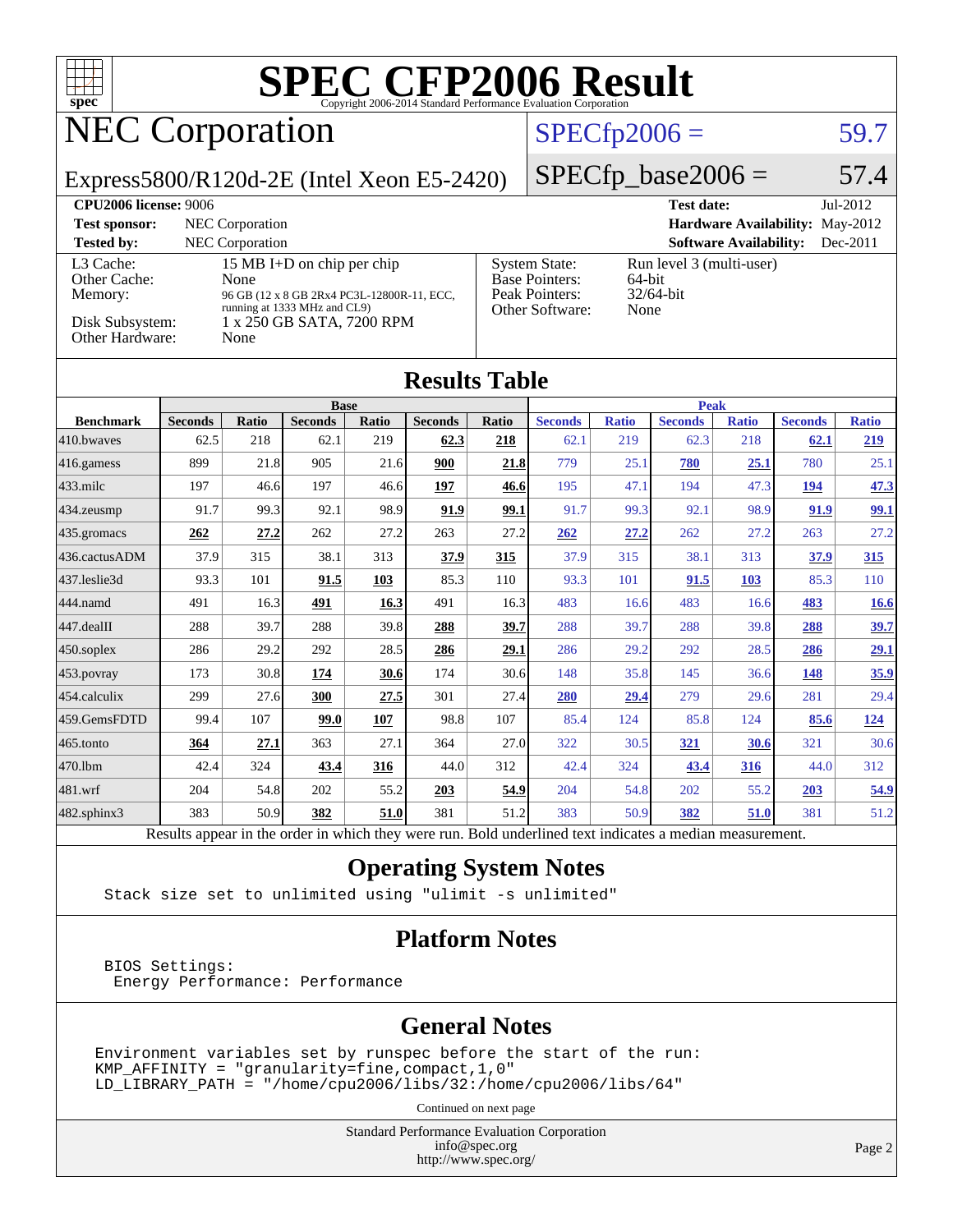

## NEC Corporation

 $SPECTp2006 = 59.7$ 

Express5800/R120d-2E (Intel Xeon E5-2420)

#### **[CPU2006 license:](http://www.spec.org/auto/cpu2006/Docs/result-fields.html#CPU2006license)** 9006 **[Test date:](http://www.spec.org/auto/cpu2006/Docs/result-fields.html#Testdate)** Jul-2012

**[Test sponsor:](http://www.spec.org/auto/cpu2006/Docs/result-fields.html#Testsponsor)** NEC Corporation **[Hardware Availability:](http://www.spec.org/auto/cpu2006/Docs/result-fields.html#HardwareAvailability)** May-2012

 $SPECfp\_base2006 = 57.4$ 

**[Tested by:](http://www.spec.org/auto/cpu2006/Docs/result-fields.html#Testedby)** NEC Corporation **[Software Availability:](http://www.spec.org/auto/cpu2006/Docs/result-fields.html#SoftwareAvailability)** Dec-2011

#### **[General Notes \(Continued\)](http://www.spec.org/auto/cpu2006/Docs/result-fields.html#GeneralNotes)**

OMP NUM THREADS = "12"

 The Express5800/R120d-1E and the Express5800/R120d-2E models are electronically equivalent. The results have been measured on the Express5800/R120d-1E model.

 Added glibc-static-2.12-1.47.el6.x86\_64.rpm to enable static linking

 Transparent Huge Pages enabled with: echo always > /sys/kernel/mm/redhat\_transparent\_hugepage/enabled

#### **[Base Compiler Invocation](http://www.spec.org/auto/cpu2006/Docs/result-fields.html#BaseCompilerInvocation)**

[C benchmarks](http://www.spec.org/auto/cpu2006/Docs/result-fields.html#Cbenchmarks):  $\text{icc}$  -m64

[C++ benchmarks:](http://www.spec.org/auto/cpu2006/Docs/result-fields.html#CXXbenchmarks) [icpc -m64](http://www.spec.org/cpu2006/results/res2012q3/cpu2006-20120712-23638.flags.html#user_CXXbase_intel_icpc_64bit_bedb90c1146cab66620883ef4f41a67e)

[Fortran benchmarks](http://www.spec.org/auto/cpu2006/Docs/result-fields.html#Fortranbenchmarks): [ifort -m64](http://www.spec.org/cpu2006/results/res2012q3/cpu2006-20120712-23638.flags.html#user_FCbase_intel_ifort_64bit_ee9d0fb25645d0210d97eb0527dcc06e)

[Benchmarks using both Fortran and C](http://www.spec.org/auto/cpu2006/Docs/result-fields.html#BenchmarksusingbothFortranandC): [icc -m64](http://www.spec.org/cpu2006/results/res2012q3/cpu2006-20120712-23638.flags.html#user_CC_FCbase_intel_icc_64bit_0b7121f5ab7cfabee23d88897260401c) [ifort -m64](http://www.spec.org/cpu2006/results/res2012q3/cpu2006-20120712-23638.flags.html#user_CC_FCbase_intel_ifort_64bit_ee9d0fb25645d0210d97eb0527dcc06e)

#### **[Base Portability Flags](http://www.spec.org/auto/cpu2006/Docs/result-fields.html#BasePortabilityFlags)**

| 410.bwaves: -DSPEC CPU LP64                  |                                                                |
|----------------------------------------------|----------------------------------------------------------------|
| 416.gamess: -DSPEC_CPU_LP64                  |                                                                |
| 433.milc: -DSPEC CPU LP64                    |                                                                |
| 434.zeusmp: -DSPEC_CPU_LP64                  |                                                                |
| 435.gromacs: -DSPEC_CPU_LP64 -nofor_main     |                                                                |
| 436.cactusADM: - DSPEC CPU LP64 - nofor main |                                                                |
| 437.leslie3d: -DSPEC CPU LP64                |                                                                |
| 444.namd: -DSPEC CPU LP64                    |                                                                |
| 447.dealII: -DSPEC CPU LP64                  |                                                                |
| 450.soplex: -DSPEC_CPU_LP64                  |                                                                |
| 453.povray: -DSPEC_CPU_LP64                  |                                                                |
| 454.calculix: -DSPEC CPU LP64 -nofor main    |                                                                |
| 459.GemsFDTD: -DSPEC CPU LP64                |                                                                |
| 465.tonto: - DSPEC CPU LP64                  |                                                                |
| 470.1bm: - DSPEC CPU LP64                    |                                                                |
|                                              | 481.wrf: -DSPEC CPU_LP64 -DSPEC_CPU_CASE_FLAG -DSPEC_CPU_LINUX |
| 482.sphinx3: -DSPEC_CPU_LP64                 |                                                                |
|                                              |                                                                |

| <b>Standard Performance Evaluation Corporation</b> |
|----------------------------------------------------|
| info@spec.org                                      |
| http://www.spec.org/                               |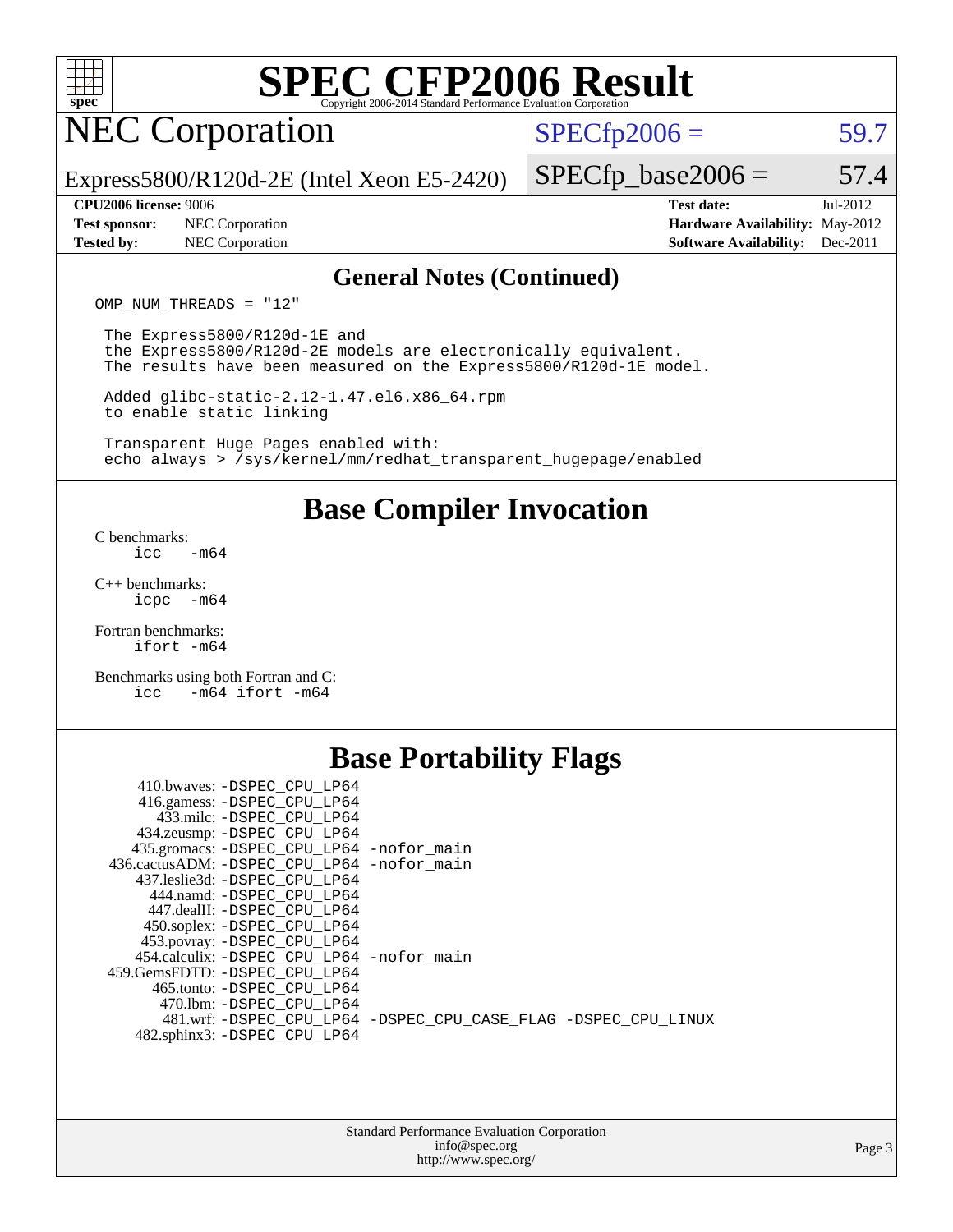

## NEC Corporation

 $SPECfp2006 = 59.7$  $SPECfp2006 = 59.7$ 

Express5800/R120d-2E (Intel Xeon E5-2420)

**[Tested by:](http://www.spec.org/auto/cpu2006/Docs/result-fields.html#Testedby)** NEC Corporation **[Software Availability:](http://www.spec.org/auto/cpu2006/Docs/result-fields.html#SoftwareAvailability)** Dec-2011

**[CPU2006 license:](http://www.spec.org/auto/cpu2006/Docs/result-fields.html#CPU2006license)** 9006 **[Test date:](http://www.spec.org/auto/cpu2006/Docs/result-fields.html#Testdate)** Jul-2012 **[Test sponsor:](http://www.spec.org/auto/cpu2006/Docs/result-fields.html#Testsponsor)** NEC Corporation **[Hardware Availability:](http://www.spec.org/auto/cpu2006/Docs/result-fields.html#HardwareAvailability)** May-2012

 $SPECTp\_base2006 = 57.4$ 

#### **[Base Optimization Flags](http://www.spec.org/auto/cpu2006/Docs/result-fields.html#BaseOptimizationFlags)**

[C benchmarks](http://www.spec.org/auto/cpu2006/Docs/result-fields.html#Cbenchmarks): [-xAVX](http://www.spec.org/cpu2006/results/res2012q3/cpu2006-20120712-23638.flags.html#user_CCbase_f-xAVX) [-ipo](http://www.spec.org/cpu2006/results/res2012q3/cpu2006-20120712-23638.flags.html#user_CCbase_f-ipo) [-O3](http://www.spec.org/cpu2006/results/res2012q3/cpu2006-20120712-23638.flags.html#user_CCbase_f-O3) [-no-prec-div](http://www.spec.org/cpu2006/results/res2012q3/cpu2006-20120712-23638.flags.html#user_CCbase_f-no-prec-div) [-static](http://www.spec.org/cpu2006/results/res2012q3/cpu2006-20120712-23638.flags.html#user_CCbase_f-static) [-parallel](http://www.spec.org/cpu2006/results/res2012q3/cpu2006-20120712-23638.flags.html#user_CCbase_f-parallel) [-opt-prefetch](http://www.spec.org/cpu2006/results/res2012q3/cpu2006-20120712-23638.flags.html#user_CCbase_f-opt-prefetch) [-ansi-alias](http://www.spec.org/cpu2006/results/res2012q3/cpu2006-20120712-23638.flags.html#user_CCbase_f-ansi-alias) [C++ benchmarks:](http://www.spec.org/auto/cpu2006/Docs/result-fields.html#CXXbenchmarks) [-xAVX](http://www.spec.org/cpu2006/results/res2012q3/cpu2006-20120712-23638.flags.html#user_CXXbase_f-xAVX) [-ipo](http://www.spec.org/cpu2006/results/res2012q3/cpu2006-20120712-23638.flags.html#user_CXXbase_f-ipo) [-O3](http://www.spec.org/cpu2006/results/res2012q3/cpu2006-20120712-23638.flags.html#user_CXXbase_f-O3) [-no-prec-div](http://www.spec.org/cpu2006/results/res2012q3/cpu2006-20120712-23638.flags.html#user_CXXbase_f-no-prec-div) [-static](http://www.spec.org/cpu2006/results/res2012q3/cpu2006-20120712-23638.flags.html#user_CXXbase_f-static) [-opt-prefetch](http://www.spec.org/cpu2006/results/res2012q3/cpu2006-20120712-23638.flags.html#user_CXXbase_f-opt-prefetch) [-ansi-alias](http://www.spec.org/cpu2006/results/res2012q3/cpu2006-20120712-23638.flags.html#user_CXXbase_f-ansi-alias) [Fortran benchmarks](http://www.spec.org/auto/cpu2006/Docs/result-fields.html#Fortranbenchmarks): [-xAVX](http://www.spec.org/cpu2006/results/res2012q3/cpu2006-20120712-23638.flags.html#user_FCbase_f-xAVX) [-ipo](http://www.spec.org/cpu2006/results/res2012q3/cpu2006-20120712-23638.flags.html#user_FCbase_f-ipo) [-O3](http://www.spec.org/cpu2006/results/res2012q3/cpu2006-20120712-23638.flags.html#user_FCbase_f-O3) [-no-prec-div](http://www.spec.org/cpu2006/results/res2012q3/cpu2006-20120712-23638.flags.html#user_FCbase_f-no-prec-div) [-static](http://www.spec.org/cpu2006/results/res2012q3/cpu2006-20120712-23638.flags.html#user_FCbase_f-static) [-parallel](http://www.spec.org/cpu2006/results/res2012q3/cpu2006-20120712-23638.flags.html#user_FCbase_f-parallel) [-opt-prefetch](http://www.spec.org/cpu2006/results/res2012q3/cpu2006-20120712-23638.flags.html#user_FCbase_f-opt-prefetch)

#### [Benchmarks using both Fortran and C](http://www.spec.org/auto/cpu2006/Docs/result-fields.html#BenchmarksusingbothFortranandC): [-xAVX](http://www.spec.org/cpu2006/results/res2012q3/cpu2006-20120712-23638.flags.html#user_CC_FCbase_f-xAVX) [-ipo](http://www.spec.org/cpu2006/results/res2012q3/cpu2006-20120712-23638.flags.html#user_CC_FCbase_f-ipo) [-O3](http://www.spec.org/cpu2006/results/res2012q3/cpu2006-20120712-23638.flags.html#user_CC_FCbase_f-O3) [-no-prec-div](http://www.spec.org/cpu2006/results/res2012q3/cpu2006-20120712-23638.flags.html#user_CC_FCbase_f-no-prec-div) [-static](http://www.spec.org/cpu2006/results/res2012q3/cpu2006-20120712-23638.flags.html#user_CC_FCbase_f-static) [-parallel](http://www.spec.org/cpu2006/results/res2012q3/cpu2006-20120712-23638.flags.html#user_CC_FCbase_f-parallel) [-opt-prefetch](http://www.spec.org/cpu2006/results/res2012q3/cpu2006-20120712-23638.flags.html#user_CC_FCbase_f-opt-prefetch)

[-ansi-alias](http://www.spec.org/cpu2006/results/res2012q3/cpu2006-20120712-23638.flags.html#user_CC_FCbase_f-ansi-alias)

#### **[Peak Compiler Invocation](http://www.spec.org/auto/cpu2006/Docs/result-fields.html#PeakCompilerInvocation)**

[C benchmarks](http://www.spec.org/auto/cpu2006/Docs/result-fields.html#Cbenchmarks):  $\text{icc}$  -m64

[C++ benchmarks:](http://www.spec.org/auto/cpu2006/Docs/result-fields.html#CXXbenchmarks) [icpc -m64](http://www.spec.org/cpu2006/results/res2012q3/cpu2006-20120712-23638.flags.html#user_CXXpeak_intel_icpc_64bit_bedb90c1146cab66620883ef4f41a67e)

[Fortran benchmarks](http://www.spec.org/auto/cpu2006/Docs/result-fields.html#Fortranbenchmarks): [ifort -m64](http://www.spec.org/cpu2006/results/res2012q3/cpu2006-20120712-23638.flags.html#user_FCpeak_intel_ifort_64bit_ee9d0fb25645d0210d97eb0527dcc06e)

[Benchmarks using both Fortran and C](http://www.spec.org/auto/cpu2006/Docs/result-fields.html#BenchmarksusingbothFortranandC): [icc -m64](http://www.spec.org/cpu2006/results/res2012q3/cpu2006-20120712-23638.flags.html#user_CC_FCpeak_intel_icc_64bit_0b7121f5ab7cfabee23d88897260401c) [ifort -m64](http://www.spec.org/cpu2006/results/res2012q3/cpu2006-20120712-23638.flags.html#user_CC_FCpeak_intel_ifort_64bit_ee9d0fb25645d0210d97eb0527dcc06e)

#### **[Peak Portability Flags](http://www.spec.org/auto/cpu2006/Docs/result-fields.html#PeakPortabilityFlags)**

Same as Base Portability Flags

#### **[Peak Optimization Flags](http://www.spec.org/auto/cpu2006/Docs/result-fields.html#PeakOptimizationFlags)**

[C benchmarks](http://www.spec.org/auto/cpu2006/Docs/result-fields.html#Cbenchmarks):

433.milc:  $-x$ AVX(pass 2)  $-p$ rof-gen(pass 1)  $-p$ po(pass 2)  $-03$ (pass 2) [-no-prec-div](http://www.spec.org/cpu2006/results/res2012q3/cpu2006-20120712-23638.flags.html#user_peakPASS2_CFLAGSPASS2_LDFLAGS433_milc_f-no-prec-div)(pass 2) [-prof-use](http://www.spec.org/cpu2006/results/res2012q3/cpu2006-20120712-23638.flags.html#user_peakPASS2_CFLAGSPASS2_LDFLAGS433_milc_prof_use_bccf7792157ff70d64e32fe3e1250b55)(pass 2) [-static](http://www.spec.org/cpu2006/results/res2012q3/cpu2006-20120712-23638.flags.html#user_peakOPTIMIZE433_milc_f-static) [-auto-ilp32](http://www.spec.org/cpu2006/results/res2012q3/cpu2006-20120712-23638.flags.html#user_peakCOPTIMIZE433_milc_f-auto-ilp32) [-ansi-alias](http://www.spec.org/cpu2006/results/res2012q3/cpu2006-20120712-23638.flags.html#user_peakCOPTIMIZE433_milc_f-ansi-alias)

 $470$ .lbm: basepeak = yes

 $482$ .sphinx $3$ : basepeak = yes

Continued on next page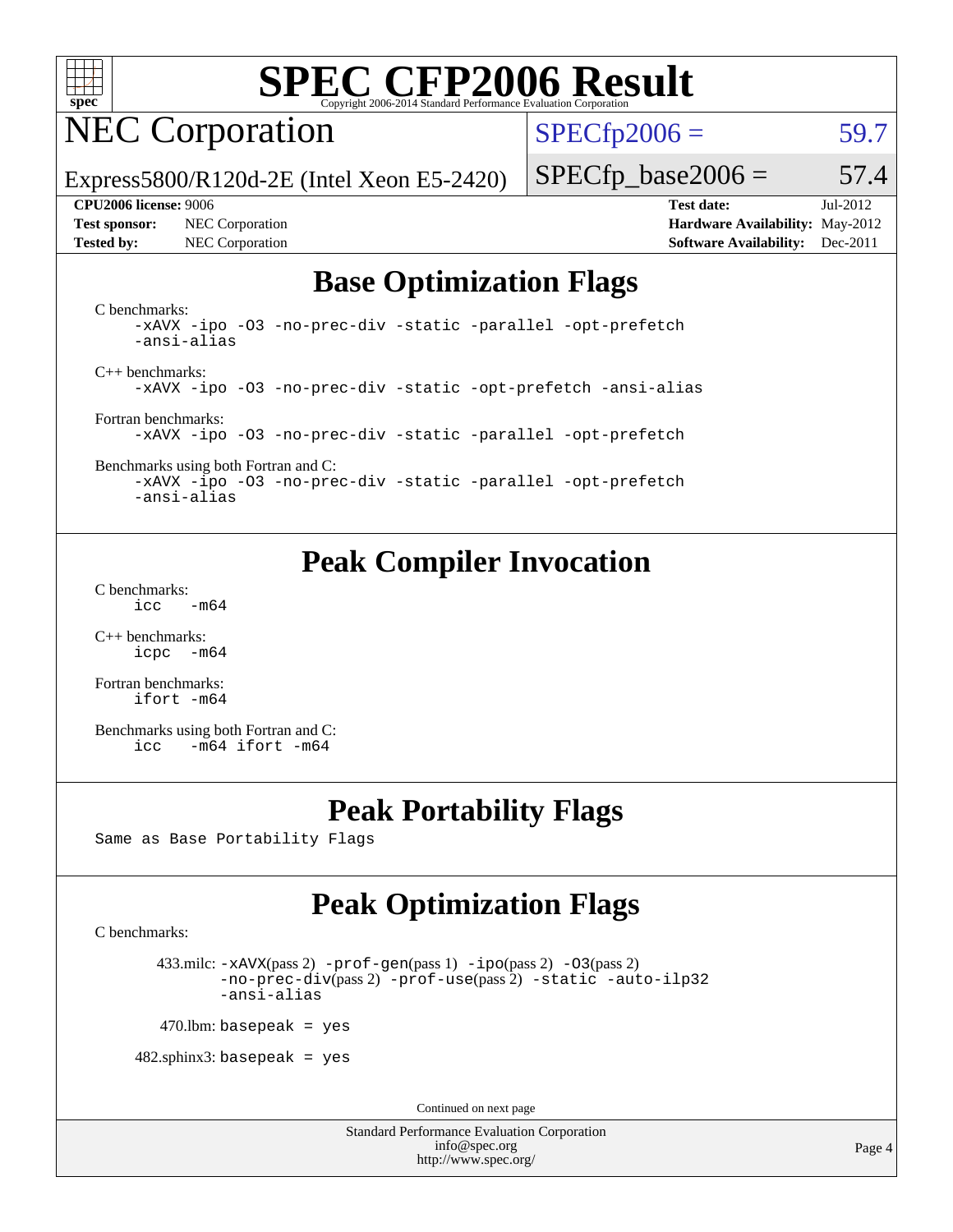

NEC Corporation

 $SPECfp2006 = 59.7$  $SPECfp2006 = 59.7$ 

Express5800/R120d-2E (Intel Xeon E5-2420)

**[CPU2006 license:](http://www.spec.org/auto/cpu2006/Docs/result-fields.html#CPU2006license)** 9006 **[Test date:](http://www.spec.org/auto/cpu2006/Docs/result-fields.html#Testdate)** Jul-2012

 $SPECTp\_base2006 = 57.4$ 

**[Test sponsor:](http://www.spec.org/auto/cpu2006/Docs/result-fields.html#Testsponsor)** NEC Corporation **NEC Corporation [Hardware Availability:](http://www.spec.org/auto/cpu2006/Docs/result-fields.html#HardwareAvailability)** May-2012 **[Tested by:](http://www.spec.org/auto/cpu2006/Docs/result-fields.html#Testedby)** NEC Corporation **[Software Availability:](http://www.spec.org/auto/cpu2006/Docs/result-fields.html#SoftwareAvailability)** Dec-2011

### **[Peak Optimization Flags \(Continued\)](http://www.spec.org/auto/cpu2006/Docs/result-fields.html#PeakOptimizationFlags)**

```
C++ benchmarks:
```

```
 444.namd: -xAVX(pass 2) -prof-gen(pass 1) -ipo(pass 2) -O3(pass 2)
               -no-prec-div(pass 2) -prof-use(pass 2) -fno-alias
               -auto-ilp32
       447.dealII: basepeak = yes
       450.soplex: basepeak = yes
      453.povray: -xAVX(pass 2) -prof-gen(pass 1) -ipo(pass 2) -O3(pass 2)
               -no-prec-div(pass 2) -prof-use(pass 2) -unroll4 -ansi-alias
Fortran benchmarks: 
      410.bwaves: -xAVX -ipo -O3 -no-prec-div -opt-prefetch -parallel
               -static
      416.gamess: -xAVX(pass 2) -prof-gen(pass 1) -ipo(pass 2) -O3(pass 2)
                -no-prec-div(pass 2) -prof-use(pass 2) -unroll2
               -inline-level=0-scalar-rep--static
      434.zeusmp: basepeak = yes
      437.leslie3d: basepeak = yes
  459.GemsFDTD: -xAVX(pass 2) -prof-gen(pass 1) -ipo(pass 2) -O3(pass 2)
               -no-prec-div(pass 2) -prof-use(pass 2) -unroll2
               -inline-level=0 -opt-prefetch -parallel
        465.tonto: -xAVX(pass 2) -prof-gen(pass 1) -ipo(pass 2) -O3(pass 2)
               -no-prec-div(pass 2) -prof-use(pass 2) -inline-calloc
               -opt-malloc-options=3 -auto -unroll4
Benchmarks using both Fortran and C: 
    435.\text{gromacs: basepeak} = yes
 436.cactusADM: basepeak = yes 454.calculix: -xAVX -ipo -O3 -no-prec-div -auto-ilp32 -ansi-alias
        481.wrf: basepeak = yes
```
The flags files that were used to format this result can be browsed at <http://www.spec.org/cpu2006/flags/Intel-ic12.1-official-linux64.20120425.html> <http://www.spec.org/cpu2006/flags/NEC-Platform-Settings-V1.2-R120d-RevA.html>